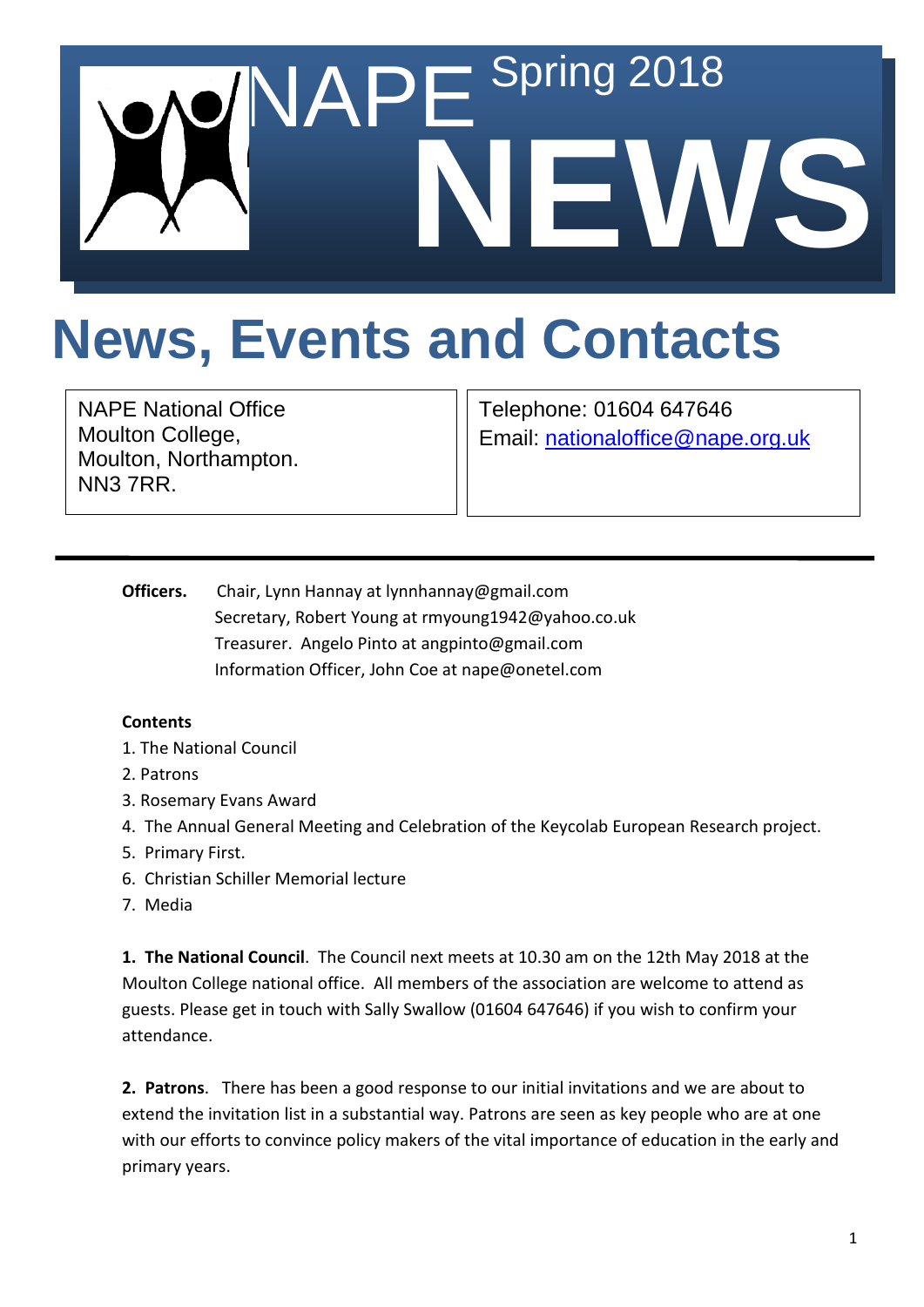**3. Rosemary Evans Award**. Recently qualified members who gained QTS since June 2015 are eligible to submit entries for the Rosemary Evans Bequest Award which will be given to the best original article written for publication in the association's journal, Primary First, and on social media. The award is for £200 and the theme can be selected from one of the following topics: The highlights and challenges of taking on your own class. What do you see as the key principles and/or values which inform your approach to teaching and learning? How can teacher retention be improved? The global teacher for the 21st Century. Scripts should be sent to Robert Young c/o the National Office.

**4. The Annual General Meeting and Celebration of the Keycolab European Research project.** All members are invited to the annual meeting which will be held on the 22nd March 2018 4.30 - 6.30 pm at the Jury Inn, Oxford. There is no fee for this event which will begin with a review of the outcomes of the recently concluded Keycolab project. Representatives of the schools involved in the project will be present and have been invited to report on the impact on the schools.

**5. Primary First**. The spring journal, No. 21, is at the proof reading stage and publication is planned for the 14th March.

**6. Christian Schiller Memorial lecture**. The annual lecture will be given by Dr. Tony Eaude on the 19th April 2018 commencing at 5.00 pm at the Avery Hill Campus of the University of Greenwich. The title is "Re-humanising Primary Education". All members and friends are invited to this event for which there is no fee.

**7. Media.** Contacts with the media have included: BBC Breakfast (Financial education in primary schools), BBC Radio Cumbria (Free schools), BBC Radio Essex (Unregistered schools), TES (Teaching at the reception stage), Radio Essex (Stress in the classroom), I News (Donations by parents) and Sky News (Closure of breakfast clubs). In each case the association's policies were advocated and were well received. The most recent release to the media follows:

## **Bold Beginnings: Ofsted survey of the Reception year**

## **An assessment by the National Association for Primary Education**

This is a confused survey of children learning during their Reception year. Much of the survey draws on sound established practice and research but this is accompanied by assertions of political policy which contradict the otherwise enlightened discussion of teaching and learning before statutory school age. An unfortunate impression is created overall and the review has failed to receive the support of practitioners who now see the inspectorate as a government agency which has lost the political neutrality formerly guaranteed by HMI and their responsibility to the Crown.

**The focus on preparation for future education**. Preparation is seen as the early acquisition of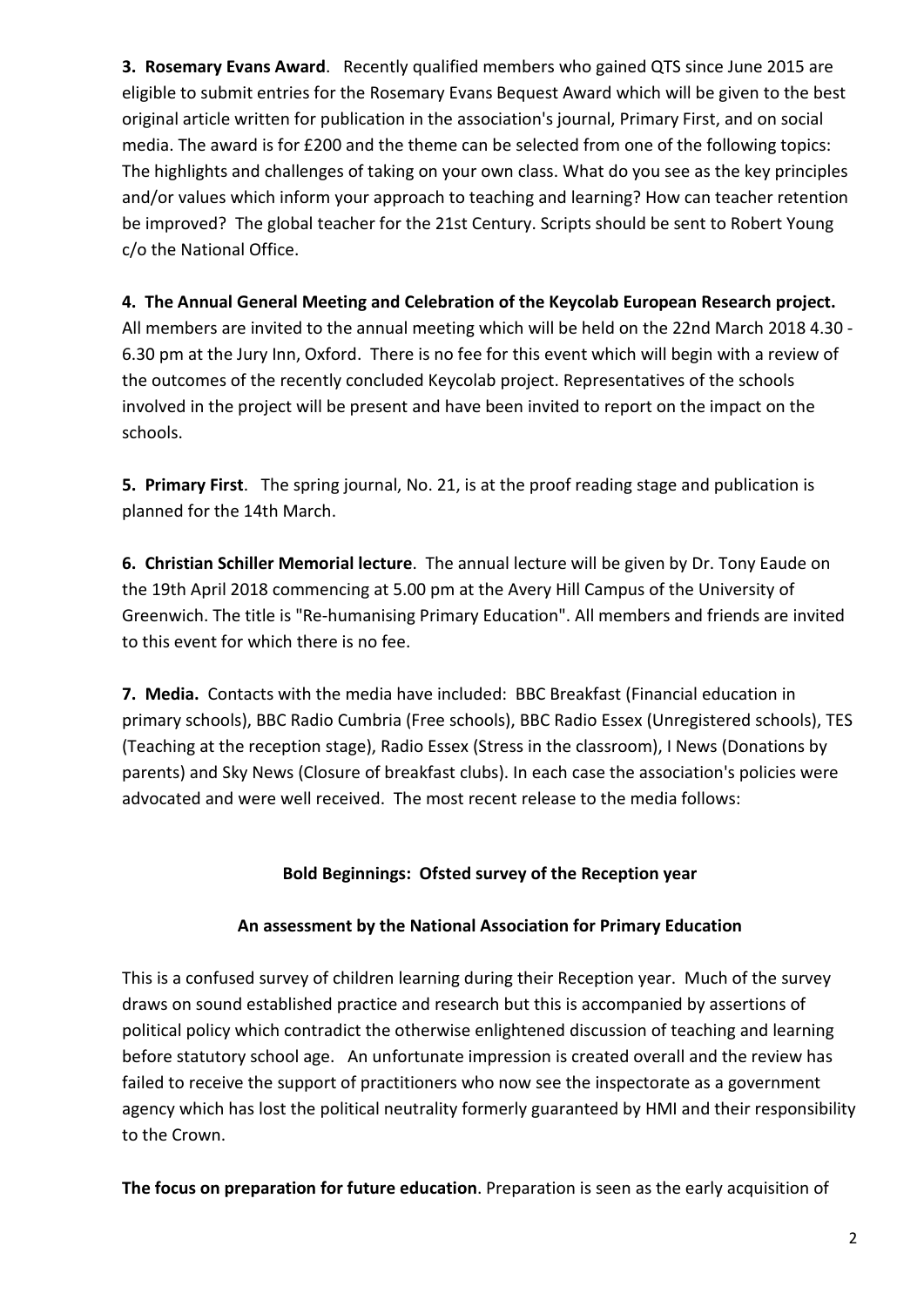core skills with little discussion of how children learn in their early years. The need to concentrate upon the growth of understanding through direct experience is neglected as is the importance of positive attitudes. There is no appraisal of the quality of children's experience of their life in school.

**Children must fit the curriculum.** The review assumes throughout that there is a reception child who must meet "expected" levels of performance largely in the skills of literacy and mathematics. There is no recognition of the diversity of age and background which is of paramount importance in such young lives. There is no mention of the practitioner's skill in matching the learning experience to the nature and needs of the individual learner.

**All children must progress at the same rate and the faster the better.** The survey does not acknowledge that children vary a great deal in their need for pace in learning. There are frequent references to the need to "start quickly", to "catch up quickly" and to "catch up with their peers". The political idea that education is a race is particularly damaging to the education of children who find learning difficult. Children from disadvantageous backgrounds often require a different approach to those who are more fortunate. It is all too clear that an old fashioned remedy to the attainment gap is offered and the evidence is that this simply leads to a widening of the gap during primary and secondary education.

**There is merit in whole class teaching.** The review has a somewhat nostalgic affection for elementary education in which children sit quietly to be instructed through what is called "direct teaching". The illustrations to the review provide a better indication of the challenging classroom environment which facilitates the teaching and learning of young children. At no point is there a definition of "teaching directly" and no awareness of the skills of teaching through children's play. Once again the illustrations show many examples of sound child centred teaching while the text hints fondly at a style of teaching more typical and appropriate to secondary education.

**Methods of teaching are decided by Ofsted and the government**. Although ministers affirm from time to time that in our democracy the content of the curriculum can be defined by the government but that teaching methods are for teachers to decide, there has been a drift towards control of teaching methods by successive governments. This reaches its apogee in the review's advocacy of the political decision which is backed by punitive sanctions that synthetic phonics should be the child's first introduction to reading. There is no consideration of the practice of very many teachers who employ a more balanced approach including analytic phonics.

**The teaching of mathematics.** There are sounder comments with regard to this aspect of the curriculum but these are weakened by an advocacy of whole class teaching. Such teaching of mathematics to young children has a high potential for damage to future development. Essential to the children's grasp of mathematics is their understanding gained through practical experience through play and not through receiving instruction unrelated to that experience. The weakness of the review is further revealed by the treatment of what are called "manipulatives" which are seen as supporting the grasp of numbers rather than integral to learning.